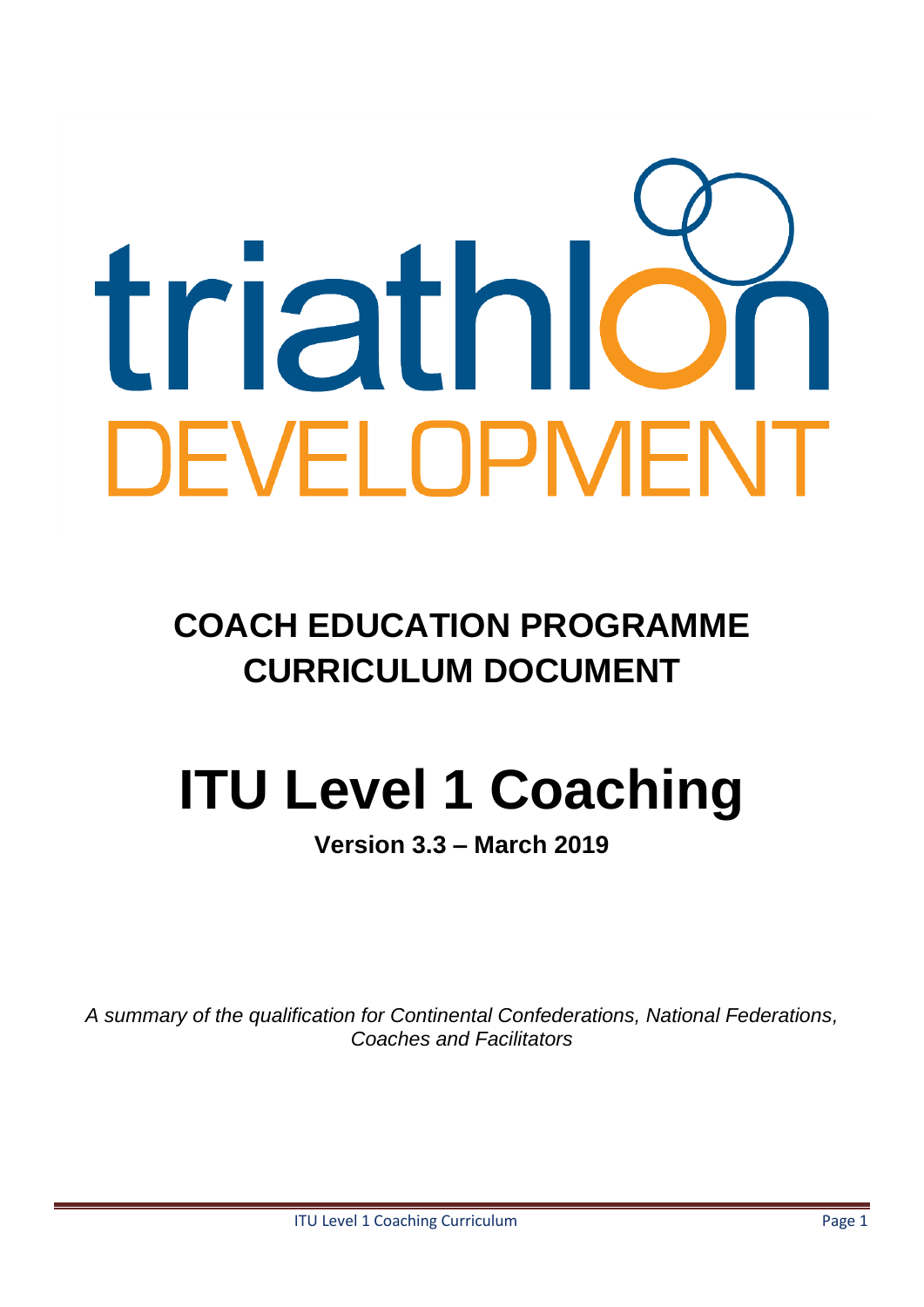# **Coaching Development Pathway**

The Level 1 coaching course, for most coaches, will be the entry level course. It introduces coaches to the key skills and knowledge to take their first steps into coaching. Some participants may have experienced an Activator course as their introduction to Triathlon. For some coaches, it will be applicable to progress to the Level 2 course after completing this course.

See the online [ITU Coach Education Program documentation](http://www.triathlon.org/development/coach/itu_coach_education_program) for further information on the remit and other aspects of the Coaching Development Pathway.

If you have a question on anything in this curriculum document, please contact Zita Csovelyak, ITU Senior Manager at [zita@triathlon.org.](mailto:zita@triathlon.org)

#### **Introduction**

This qualification is an introduction to coaching triathlon. It has been specifically designed to provide candidates with the principles and practices of safe and ethical coaching of triathlon sessions to youth, junior and adult recreational participant groups, using the activities provided through this course programme, equipping coaches with the necessary skills and resources to start coaching straight away.

The ITU coach education pathway focusses on supporting coaches to take responsibility for their own development, and by Level 3 the aim is that they develop their own path to success. However, initial courses, such as the Level 1, will be more directive and check that coaches meet required competencies; coaches will be taught, supported and assessed to ensure they are deemed capable and competent to coach in a safe and effective manner.

At Level 1 the focus is on three key aspects:

- *WHAT* to coach (knowledge and skills);
- *HOW* to coach these concepts to best enable athletes to develop;
- *WHO* is being coached, understanding the athlete to enable better coaching to take place.

All ITU courses are facilitated to maximize candidate involvement in a high-quality learning environment. This will be achieved via group activities, discussions, personal reflections but most importantly the opportunity to practice or "have a go at Coaching" as well as taught elements in the classroom by an approved ITU Coach Education Facilitator.

The general format of ITU coach education courses involves introducing 'bite-size' topics of facilitated information, followed by an activity (group task or practical coaching) that allows coaches to apply the information in a coaching‐relevant situation. This is an important bridge between theoretical and applied understanding of coaching practice. The facilitator becomes a guide who integrates the knowledge and experience of the coaches with the course content.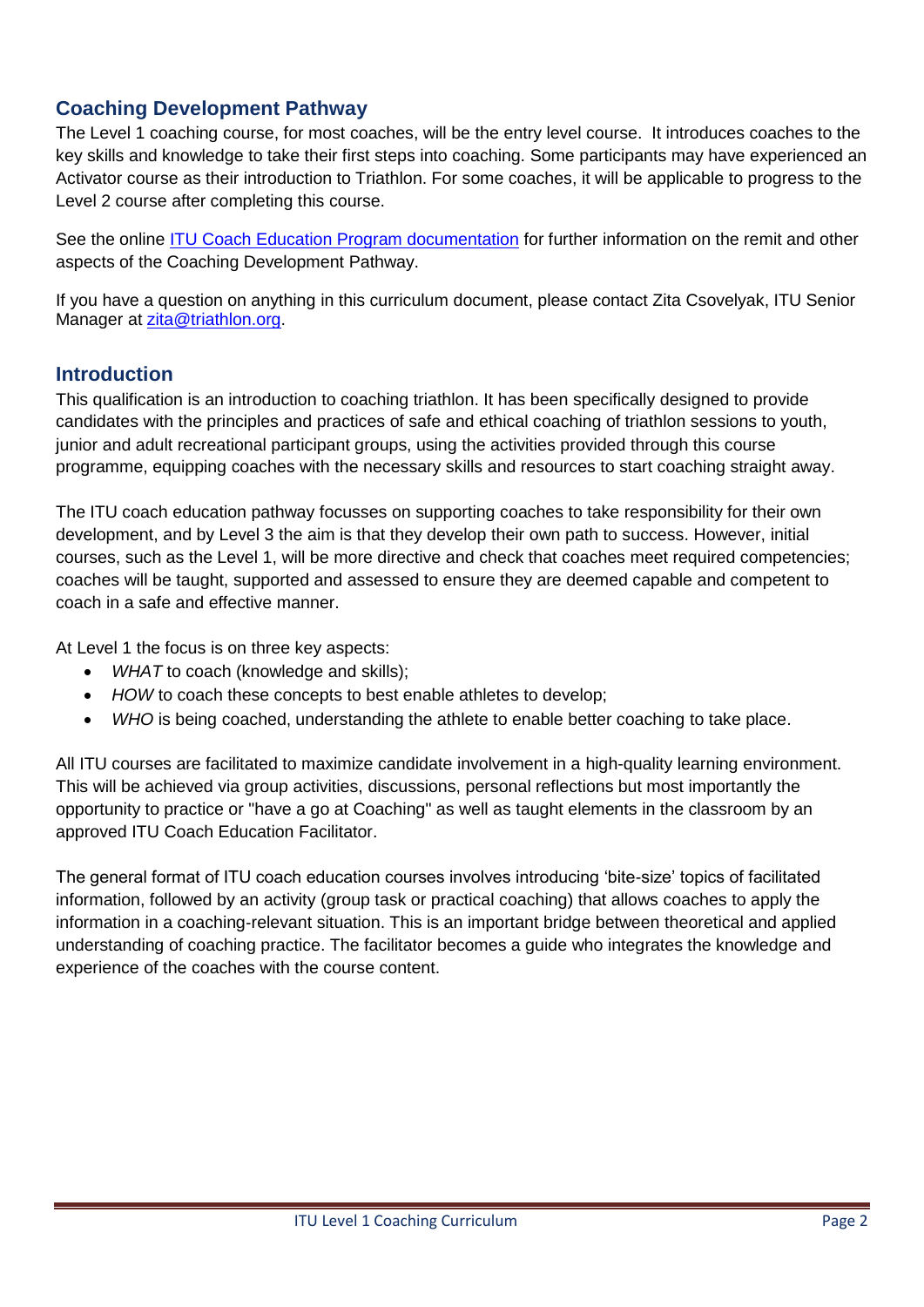# **Role description**

ITU Level 1 coaches will be able to plan, deliver, review basic triathlon sessions, ideally under supervision of more qualified coaches to guide their coaching practice and development. However, the ITU understands that this is not always possible, especially in developing NFs, so Level 1 coaches may work unsupervised provided they operate within the remit of their training and qualification. Coaches should check if there are any specific restrictions within their own NF.

#### **ICCE Equivalence**

The ITU Level 1 coach is considered equivalent to the International Council for Coaching Excellence (ICCE) Coaching Assistant role. The definition of which closely matches the ITU Level 1 Coach role description.

# **Location**

There are two options for course delivery:

A) The Continental Development Coordinator will have identified the demand for a level 1 course, as part of their annual planning process. As part of this process, they will work closely with the regional member NFs to identify a host country for the course. The course will then be hosted by this NF. The level 1 course is targeted at NFs with a limited Coach Development program, but with the ability to provide resources and facilities to deliver the course, and that is geographically suitable to enable ease of access for other NFs in a similar position.

B) Course will be delivered under the Coach Education Partnership Program (CEPP) under agreement between the NF and ITU Development. See CEPP documentation for more information.

Where reference is made to specific course logistics in this document, it is assumed we are referring to an ITU organised course, not a CEPP course.

## **Attendees**

Each course is limited to:

- maximum of 18 participants;
- minimum of 6 participants, which may reduce number of facilitators:
- host NF to have maximum of 50% of places on course this is a maximum, and it may not be as a balance of needs across multiple federations is required,
- at least **25 %** of the participants being female, due to ITU equal opportunities objectives. If fewer females apply, the total number of participants will be reduced to maintain the minimum ratio;
- a participant can be replaced not later than **two weeks** prior to the first day of the onsite course.

## **Target Audience**

Individuals who display the following attributes:

- Desire and aptitude for coaching, with a passion for helping and supporting others;
- Willingness and open-mindedness to learn new skills;
- Ability to participate in the course fully and complete all required assessment;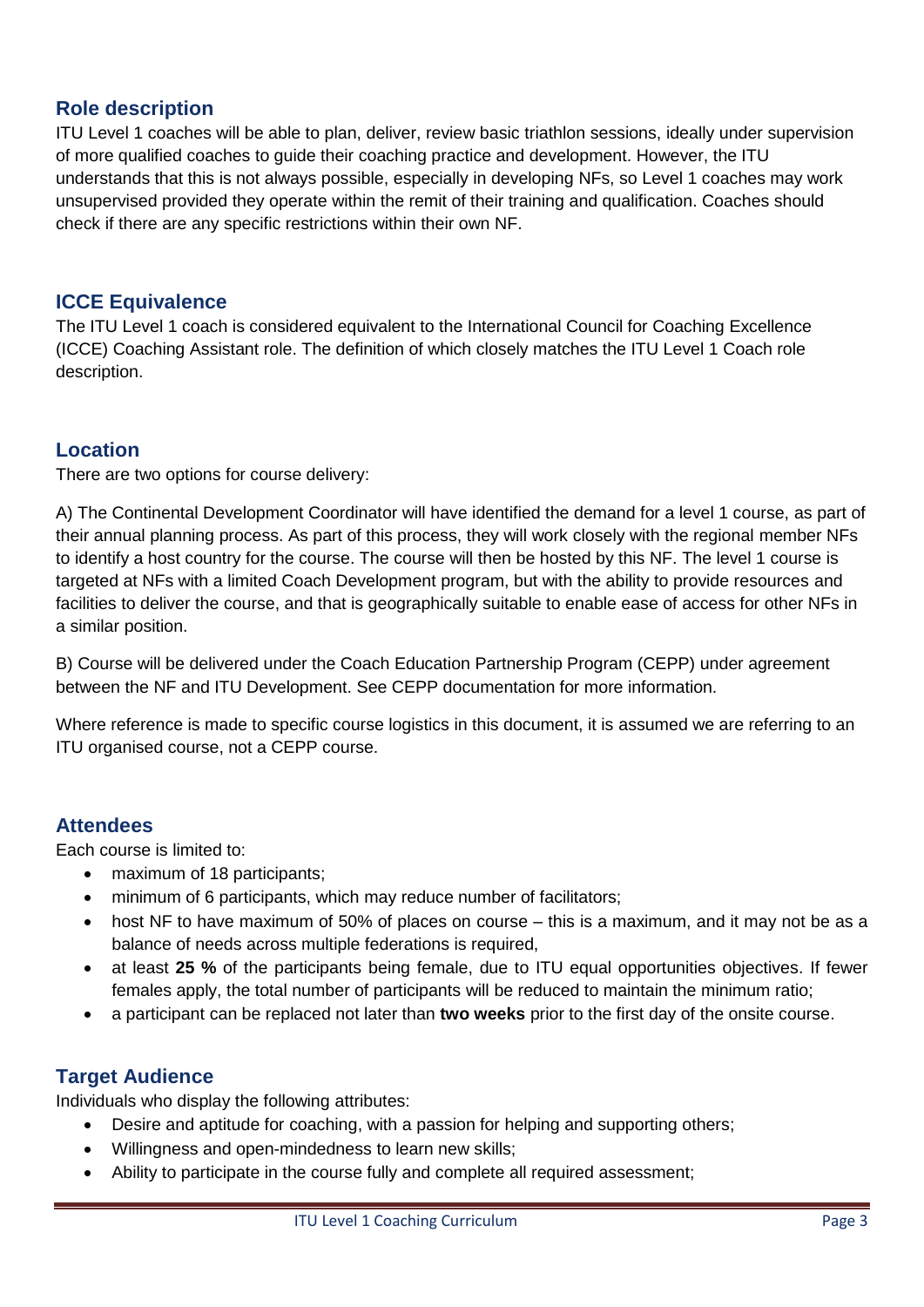- Commitment to fulfilling the roles and responsibilities expected of an ITU Level 1 Triathlon Coach;
- Potential to make a positive impact on Triathlon Coaching and Development in their region;
- Agree to abide by the ITU coaches Code of Ethics.

# **Entry Requirements**

Coaches should be able to demonstrate the following in their application:

- Active Coach, already be an active coach or have access to start coaching immediately following the course;
- Recommendation by local NF and commitment to develop coaching skills;
- Be at least 18 years of age at the start of the course programme;
- Demonstrate a high level of spoken and written skills in the language the course will be delivered in; Check with Regional Development Coordinator which language will be used, ITU courses are predominately in English, Spanish or French, possibly with a translator present;
- Attend 100% of the course:
- Ability to complete all online tasks, will require access to a computer and internet access to the ITU Education Hub before, during and after the face to face element of the course;
- It is strongly recommended that candidates have appropriate insurance cover before undertaking any independent coaching practice;
- Completion of application form.

# **Selection process**

Application forms with be submitted via NFs. Applications will be reviewed by Continental Coordinators, ITU Development Staff and course facilitators. Selection of candidates will be made using several factors including but not limited to:

- Language capabilities, inability to communicate will reduce the impact and value of the course;
- ITU Development understands that some coaches may have a wide experience of coaching, but don't have an equivalent coaching qualification. Due to the nature and content of the courses it is expected that all coaches will undertake a Level 1 course before proceeding to Level 2.
- Equality, the ITU seeks to promote coaching across all members of society, regardless of race or gender see attendee section for gender balance requirements;
- Specific regional needs, NFs who already have a lot of coaches may not be offered as many places as a NFs who have a small coaching population.
- Positive engagement with the Triathlon wider community. Coaches and NFs that have contributed positively to the triathlon community will be given preference.

Note: the application process and selection should be completed a minimum of six weeks prior to the course commencing to allow coaches to familiarise themselves with content.

Once accepted onto the course, learners will:

- be issued with an ITU Education Hub password and username;
- complete pre-course induction material, which explains requirements to complete the course;
- sent a welcome message from Facilitators, introducing themselves and encouraging engagement with the course;
- be required to complete online pre-course tasks and assignments within two weeks of being entered onto the education hub system. Failure to do this, may result in the participant being removed from the course.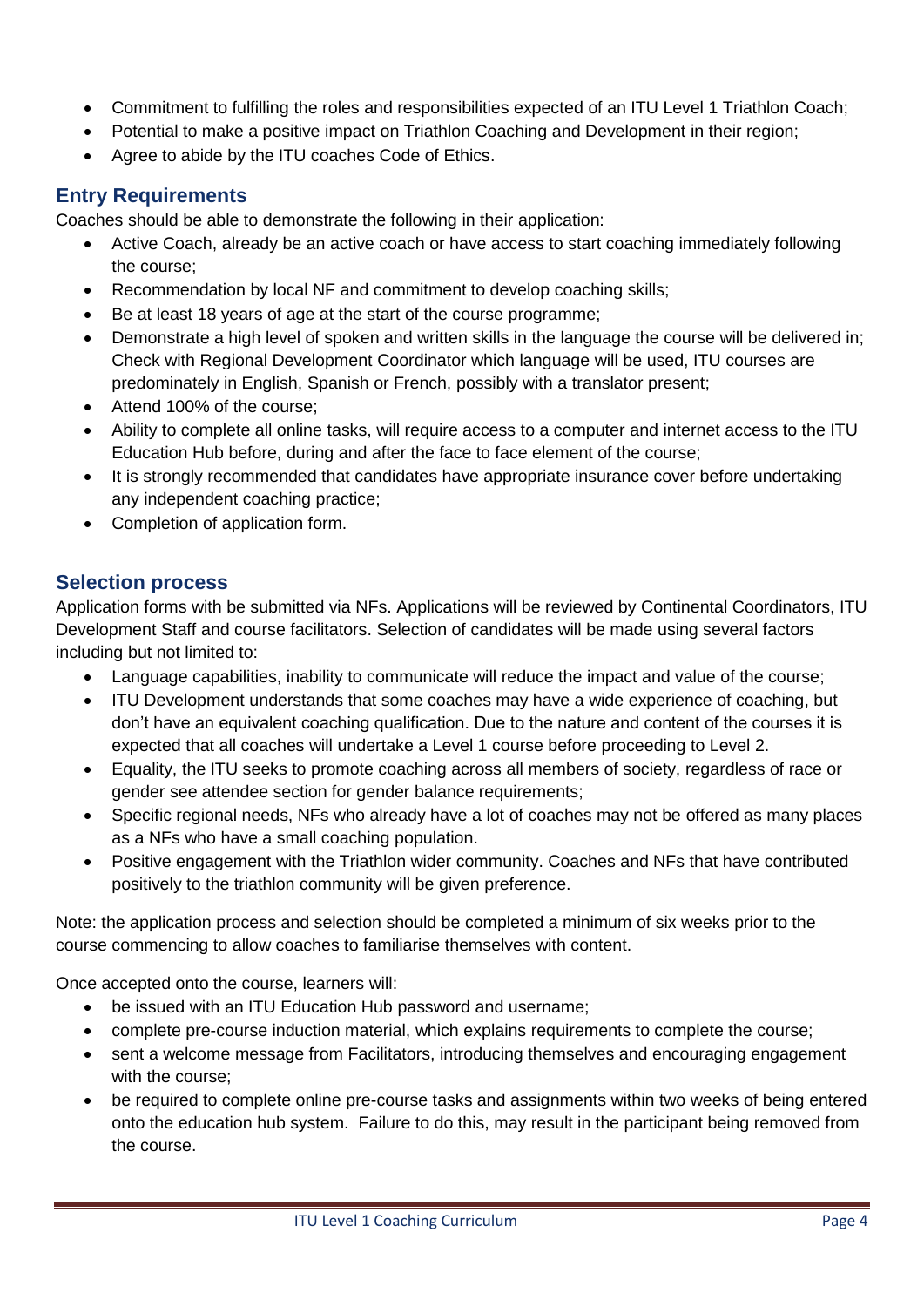# **Course Overview**

The course is based on the principle of providing extensive background reading material and video content which form mandatory pre-course reading for coaches. There are also several pre-course tasks and quizzes to prepare coaches for the course. The face to face contact element of the course is focussed on utilising the pre-course reading and applying it in group classroom-based tasks, and in micro coaching sessions. In the micro coaching sessions, the candidate coaches will be required to coach each other and demonstrate appropriate coaching knowledge and skills. On the final day of the course there is a practical assessment of coaching skills (a micro coaching session). There are also on-line assessment tasks which can be completed on course but must be completed within two weeks of the end of the course. The Facilitators will support the candidates on course, providing feedback throughout to give them all the information required to successfully complete the course and final assessments.

# **Delivery Style**

The ITU's underpinning principles on Coach Education are to run courses that enable coaches to develop their own approach and construct their own learning during the program. The guiding approach is therefore one where learning is facilitated. However, as Level 1 is an entry level course the approach is more mixed, with the Facilitators leading the process of learning, as coaches don't yet necessarily know where their strengths and weaknesses lie. There will be some directive delivery, but many sessions will have a more facilitated learning approach.

**Facilitator: Candidate ratio**, to ensure the appropriate support for, and monitoring of, learners during the course the delivery and assessment of the course operates at a ratio of one ITU qualified facilitator to a maximum of 9 learners (1:9).

The ITU is committed to providing flexibility in the both the delivery and assessment of the various elements of the ITU Coach Education Programme, in order to provide access and equity for all coaches, including coaches from non-English speaking backgrounds, those with specific needs, disabilities, or from remote/rural areas. Wherever possible, a range of delivery options will be available for the various elements of the ITU Coach Education Program.

Coaches or NFs who require further support should contact the ITU Development team to discuss possible options.

## **Supporting Resources**

The course is supported by the ITU's e-learning Education Hub, which contains all the information (written and video) required to complete the course and develop your own coaching knowledge and skills. Candidates will be required to Complete some pre-course tasks and quizzes which requires a significant amount of reading prior to attending the face to face contact days on the course.

During the course candidates will be provided with a workbook to use on course, and assessment documentation will be provided by course facilitators.

Course Facilitators are allocated to the course, and are available before, during and after the course to assist candidates with issues relating to the course content and assessment. The host NF and the Regional Development Coordinator are available to assist with logistical issues or travel and accommodation.

# **Course Schedule**

Following completion of the selection process candidates should have six weeks prior to the course to familiarise themselves with the content and complete pre-course reading and tasks. Note candidates must complete the prescribed elements of the pre-course reading and quizzes two weeks after being entered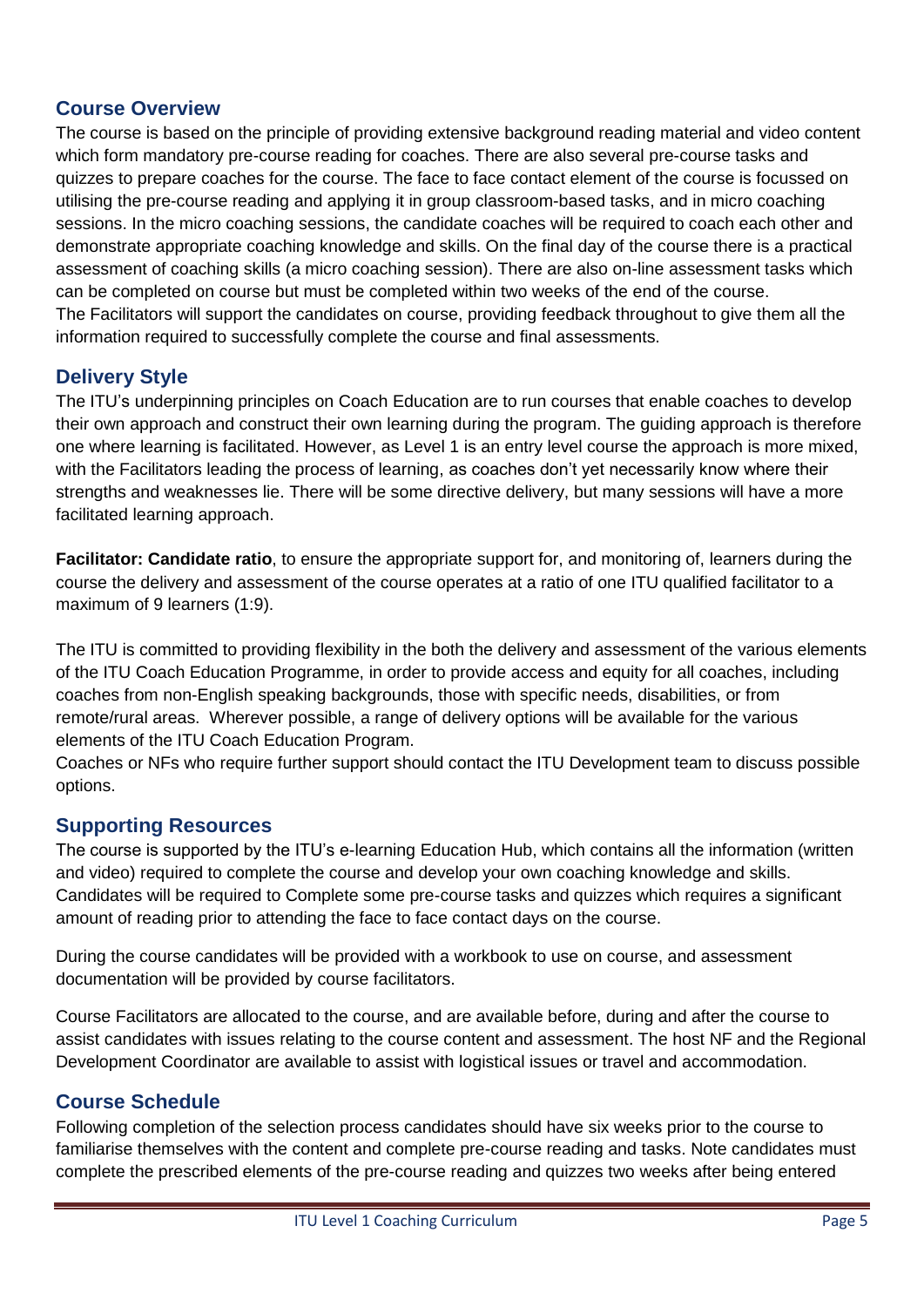onto the Education hub online platform. The face to face element of the course is 5 days in duration, where the coaches will work with facilitators at the course venue. Coaches will have 2-week after this to submit any further tasks that haven't been completed on course to finalise their assessment. Candidate coaches should therefore consider that the course lasts for 9 weeks elapsed time.



#### **ITU Level 1 Course Timescales Overview**

A detailed example schedule for the face to face contact element of the course can be found in the Appendix.

## **Key Outcomes**

Learning outcomes are measurable statements of what a coach will be expected to know or do upon completion of the training. It is a description of a specific skill or behaviour that should be performed, together with the conditions under which these should be performed, and the standard of performance expected. Confirmation of these learning outcomes, can be achieved via a variety of ways, including but not limited to practical assessment, written tasks, verbal assessments, reflections and mentoring support.

A coach who has completed the level 1 course will be expected to be able to deliver safe and competent group coaching sessions utilising key coaching skills and knowledge to be able to have a positive long-term effect on participant development and engagement within the sport. The following list of learning outcomes covers the expectations and remit for the course:

#### **Role of a coach**

- Describe what triathlon is and variations of the sport.
- Outline the roles and responsibilities of a triathlon coach.
- Understand the principles and process of coaching.
- Understand and apply key coaching skills.
	- o Provide technically accurate demonstration of technique and skills for triathlon.
	- o Observe and provide constructive feedback to participants.
	- o Deliver engaging sessions that give positive and enjoyable experiences to everyone taking part.
	- o Use effective verbal and non-verbal communication skills.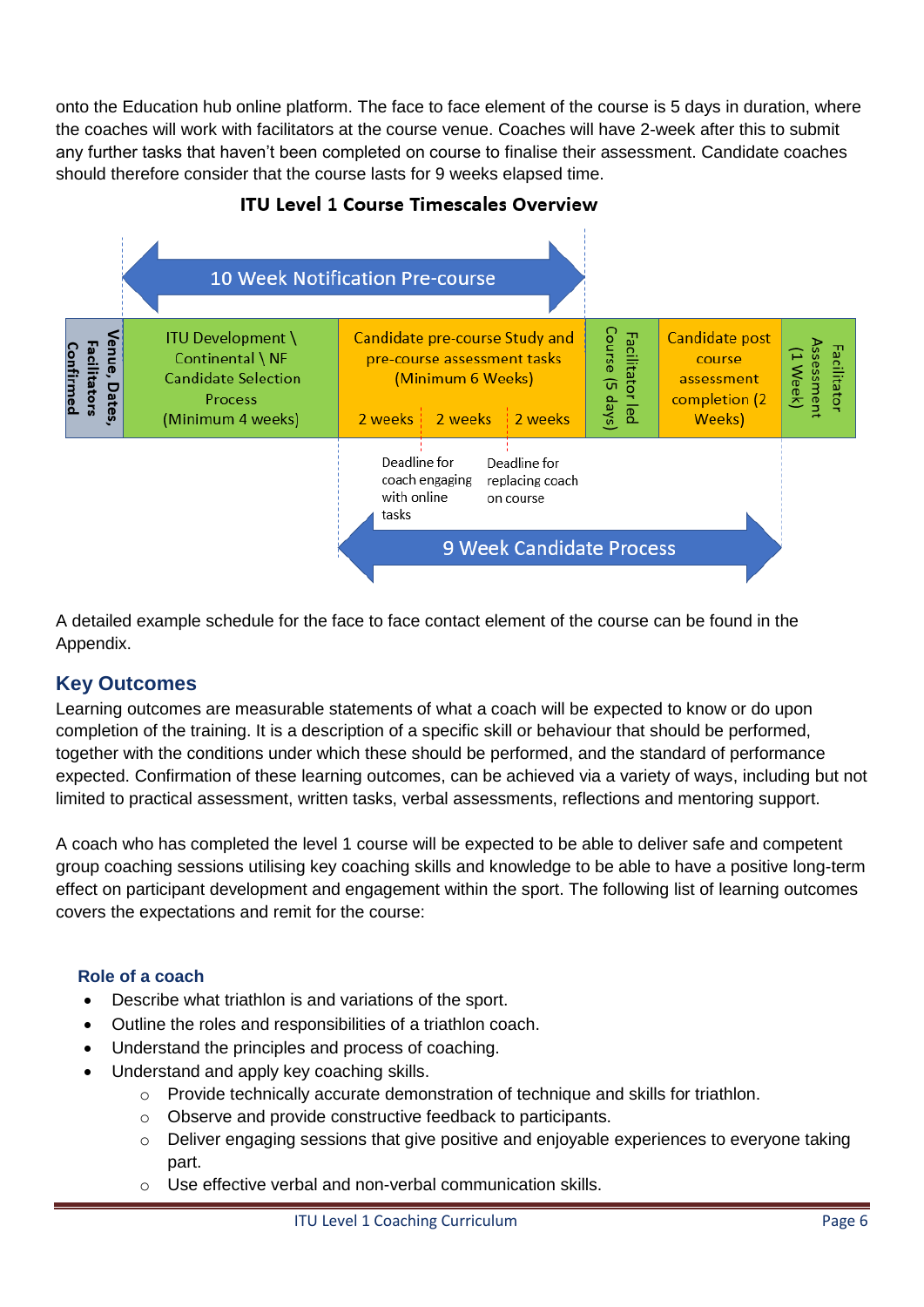- o Evaluate and reflect on coaching activities.
- Operate in a profession manner in line with the ITU Code of Ethics.
- Demonstrate awareness and commitment to further personal development opportunities as a coach.

#### **Planning**

- Prepare facilities and equipment for coaching activities.
- Demonstrate an ability to adapt to meet the changing needs of the participants and the coaching environment.
- Plan and prepare sessions that support physical literacy, skill development and fitness and contribute to the development, overall health and well-being of all participants.

#### **Participants**

- Promote and establish working relationships and high standards of behaviour with triathletes, coaches, parents, volunteers and race officials.
- Prepare participants for coaching activities.
- Support a variety of different participants, by understanding their motivations and aspirations; being able to motivate and inspire people to take part in triathlon.
- Know how to establish and maintain an effective, fair and equitable coaching environment, irrespective of gender, religion, disability or sexual orientation.
- Support the emotional health and wellbeing of participants by listening and respecting everyone and by increasing self-esteem and confidence in all participants.

#### **Safety and welfare**

- Know how to establish and maintain a safe coaching environment.
- Safeguard and protect children and vulnerable adults, by understanding procedures for identifying abuse, exploitation and neglect and how to deal with these.

#### **Knowledge**

- Describe fundamental principles of sports nutrition.
- Describe basic principles of physiology in order to be able to deliver physical fitness conditioning sessions.
- Describe the basic rules and regulations for equipment and specific racing formats.
- Identify the essential skills and techniques for triathlon, specifically swimming, cycling, running and transition.
- Describe and apply the fundamental principles of periodization to coaching programmes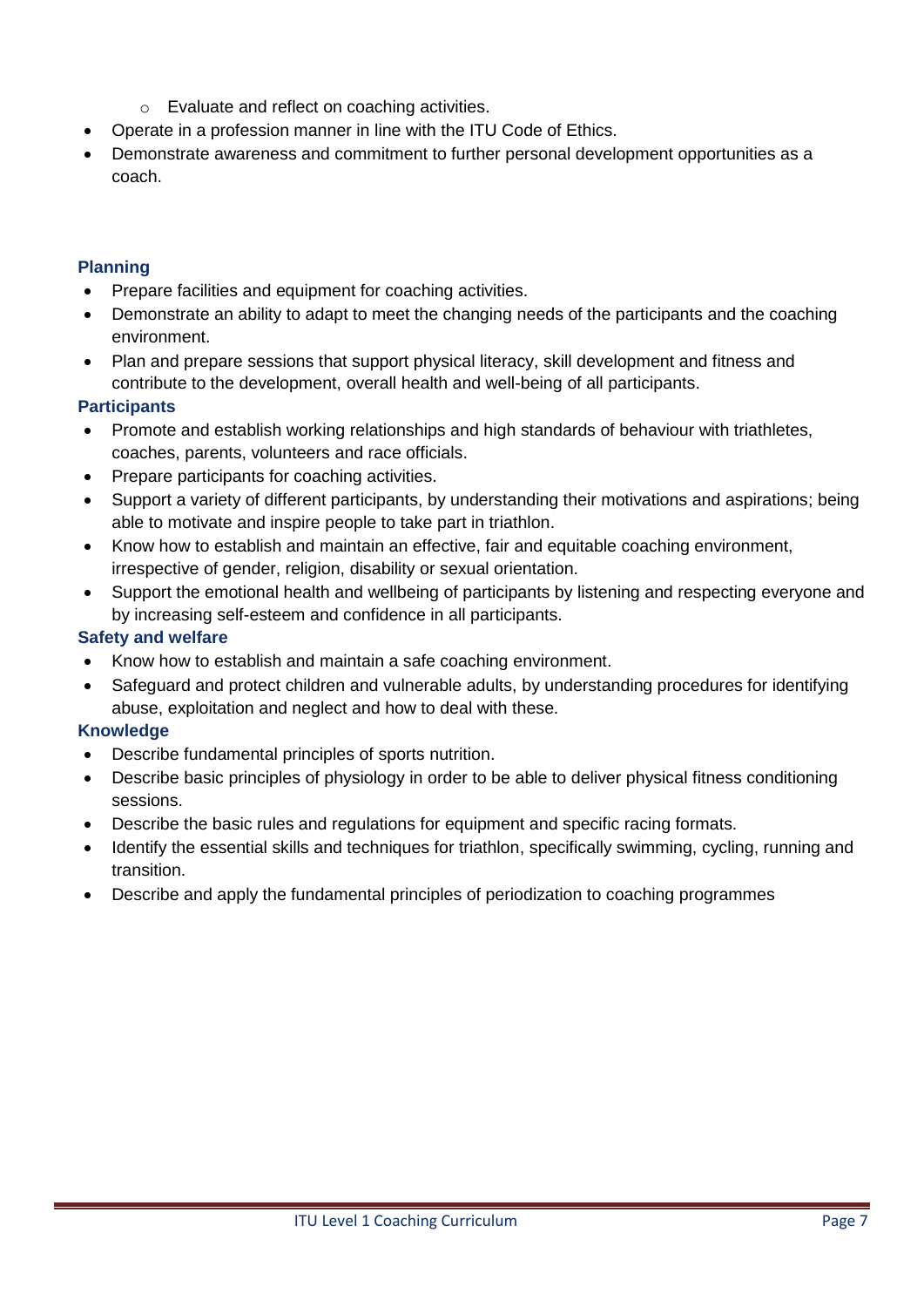# **Assessment**

The ITU Level 1 Coaching Certificate requires candidates to undergo formal assessment to fully meet the qualification requirements. The learner will be assessed by suitably qualified ITU Facilitator. As the aim of the course is to develop coaches who can actively coach and interact with participant, the primary element of assessment is a practical coaching exercise, which takes place on day 5 of the course. There are several other elements of assessment that enable ITU Facilitators to build a more complete picture of the coaches' strengths and development areas:

- **Attend all days of the course** attend all the sessions fully and engage with the course in a way that is appropriate as per Coaching Code of Conduct. Participate and engage fully with the course, contributing fully to supporting their peers.
- **Pre-Course Quizzes** these quizzes are aimed at confirming learning at Level 1 pre-course reading.
	- o Role of the Coach;
	- o Population Groups;
	- o Safety and Welfare;
	- o Coaching Process and Skills;
	- o Sports Science;
	- o Swimming;
	- o Cycling;
	- o Running;
	- o Transition.
- **On-course 15-minute practical micro-coaching session** delivery by coach supported by a session plan (day 5).
- **Completion of on-line assessment tasks**.
	- o **Coaches Code of Conduct Declaration,** read and abide by coaching code of ethics.
	- o **[Roles and Responsibilities task](https://education.triathlon.org/mod/quiz/view.php?id=421)**, completed questions and submitted.
	- o **Risk Assessment Task**, create a risk assessment document.
	- o **Emergency Action Plan Task**, create an emergency action plan document.
	- o **[Self-evaluation task](https://education.triathlon.org/mod/assign/view.php?id=426)** demonstrate ability to evaluate own coaching.

The following methods will be used to assess learners during their achievement of the qualification:

- Oral questioning (when appropriate),
- Observation of the delivery of a triathlon coaching session,
- E-portfolio based tasks and activities.

Flexible assessment practices will include:

- Using oral instead of written information where appropriate.
- Using a video of practical activities for assessment purposes where necessary and appropriate (for example, for a coach in a remote area or for re-assessment purposes).
- Considering any request from candidates for flexibility, within the framework of ensuring fairness for others, and integrity of the assessment process overall.

## **Re-assessment Procedures**

ITU Facilitators should support learners in their assessment tasks, providing guidance and feedback where necessary. Facilitators will present opportunities for candidates to succeed, using alternative sources of evidence where appropriate.

However, there will be learners who will fail to demonstrate enough evidence to meet the criteria. Learners who are unsuccessful in any aspect of the assessment of the qualification **may** be offered a further opportunity for re-assessment to pass the course, at the discretion of ITU Development. These opportunities for reassessment are flexible to meet the needs of the learner, and may include, the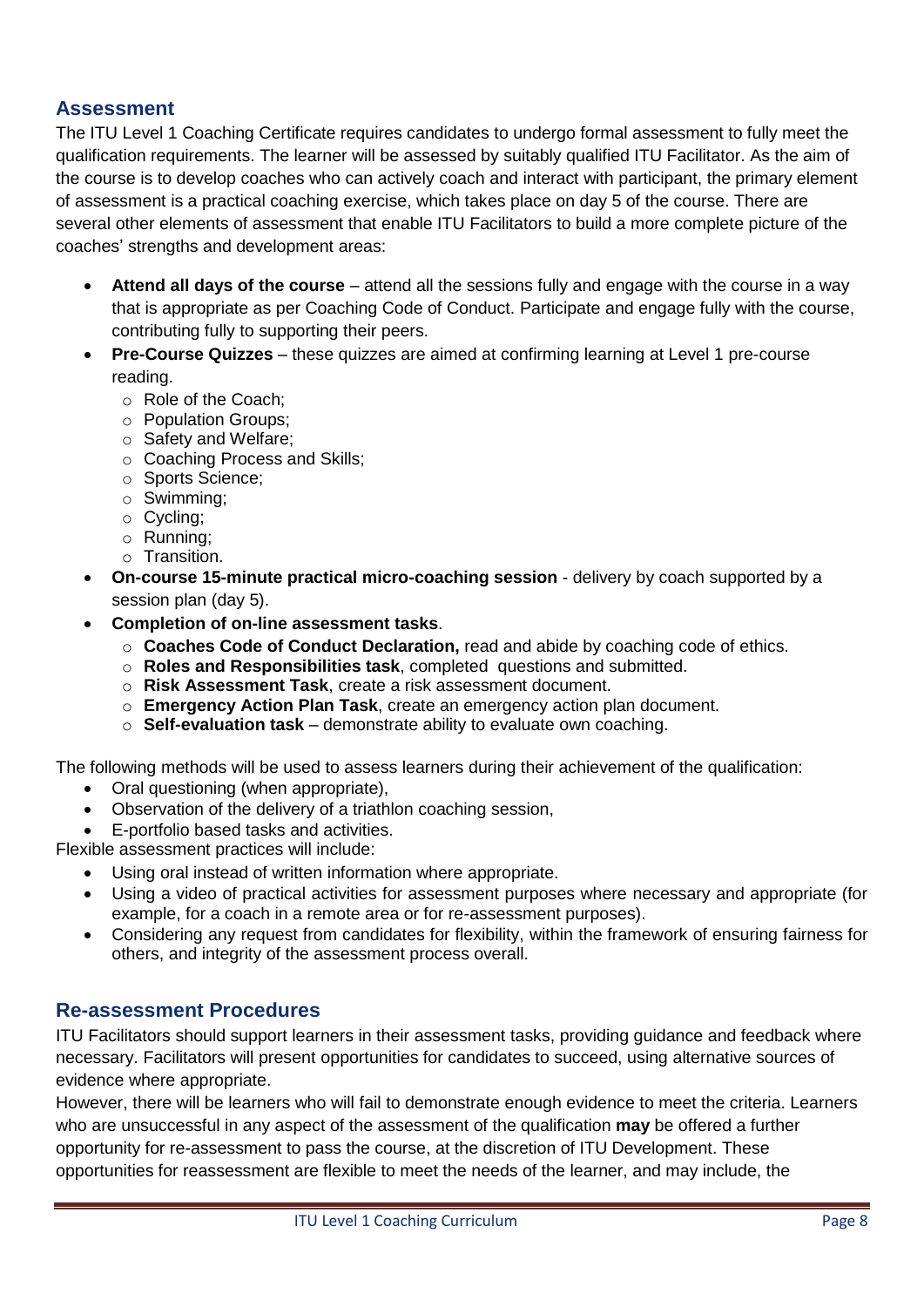opportunity to submit a video of their coaching delivery, re-submission of online assessment tasks. The period of re-assessment however is strictly constrained to 3 weeks following the end of the course, after which time they will need to apply to a future level 1 course.

# **Maintaining Accreditation**

Consistent with international best practice in many professions the ITU considers that coaches should maintain their knowledge and experience and ensure that it is up to date and relevant. There is therefore an ITU Coach Accreditation Scheme which seeks to encourage and support coaches to keep up to date. See the separate document on the accreditation scheme and its impact for coaches.

# **APPENDIX**

The following pages include an example course schedule and a detailed list of elements included in the course curriculum.

The example course schedule is just for purposes of example of the sessions delivered. The order and days of delivery, as well as start and end times of each day will vary depending upon the course, the local conditions, such as weather (e.g. avoiding mid-day heat), daylight availability, and availability of practical facilities and when they can be booked. Individual course schedules will be shared with candidates prior to arrival, however they will always be subject to modification.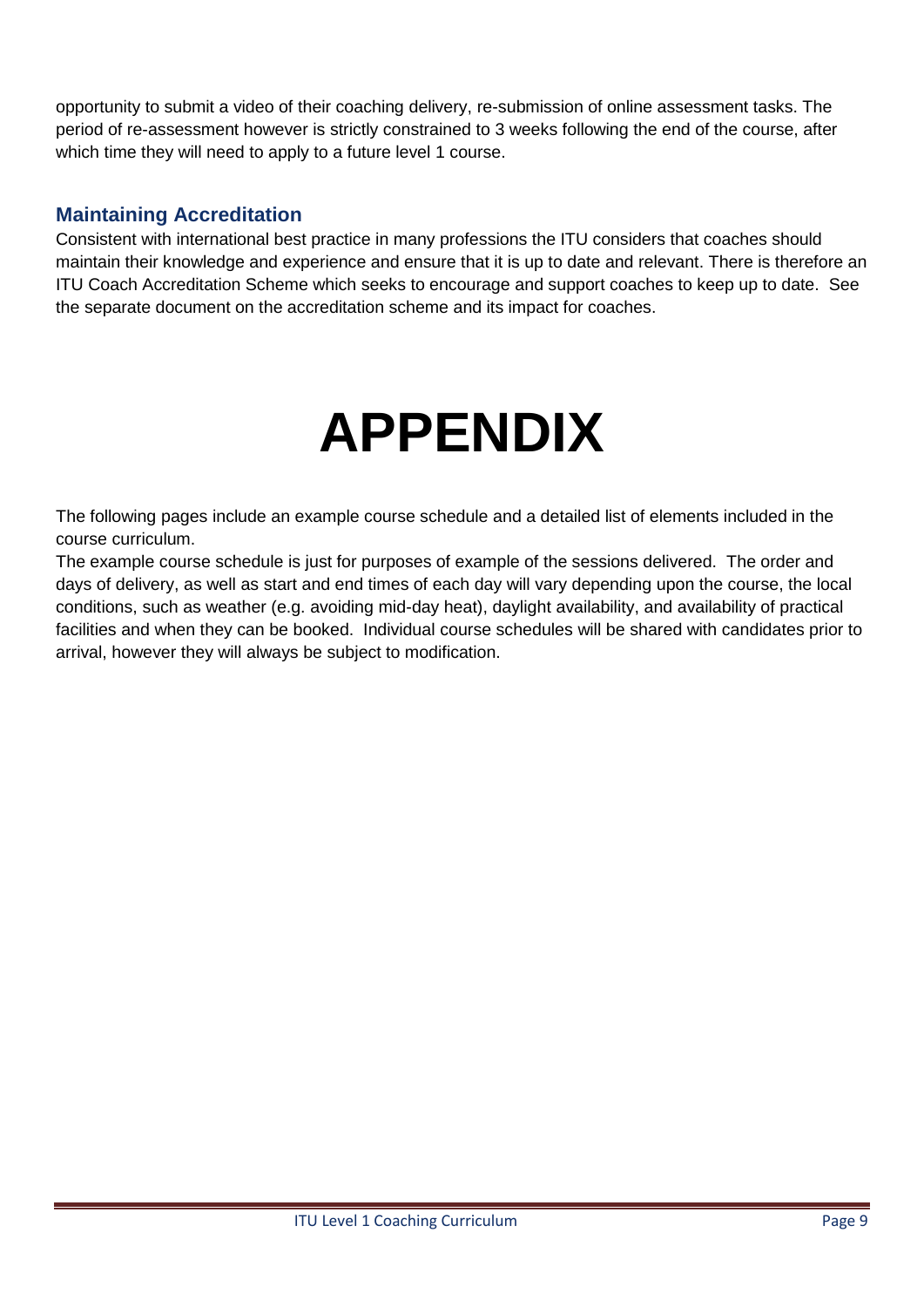**Example ITU Level 1 Course Schedule**

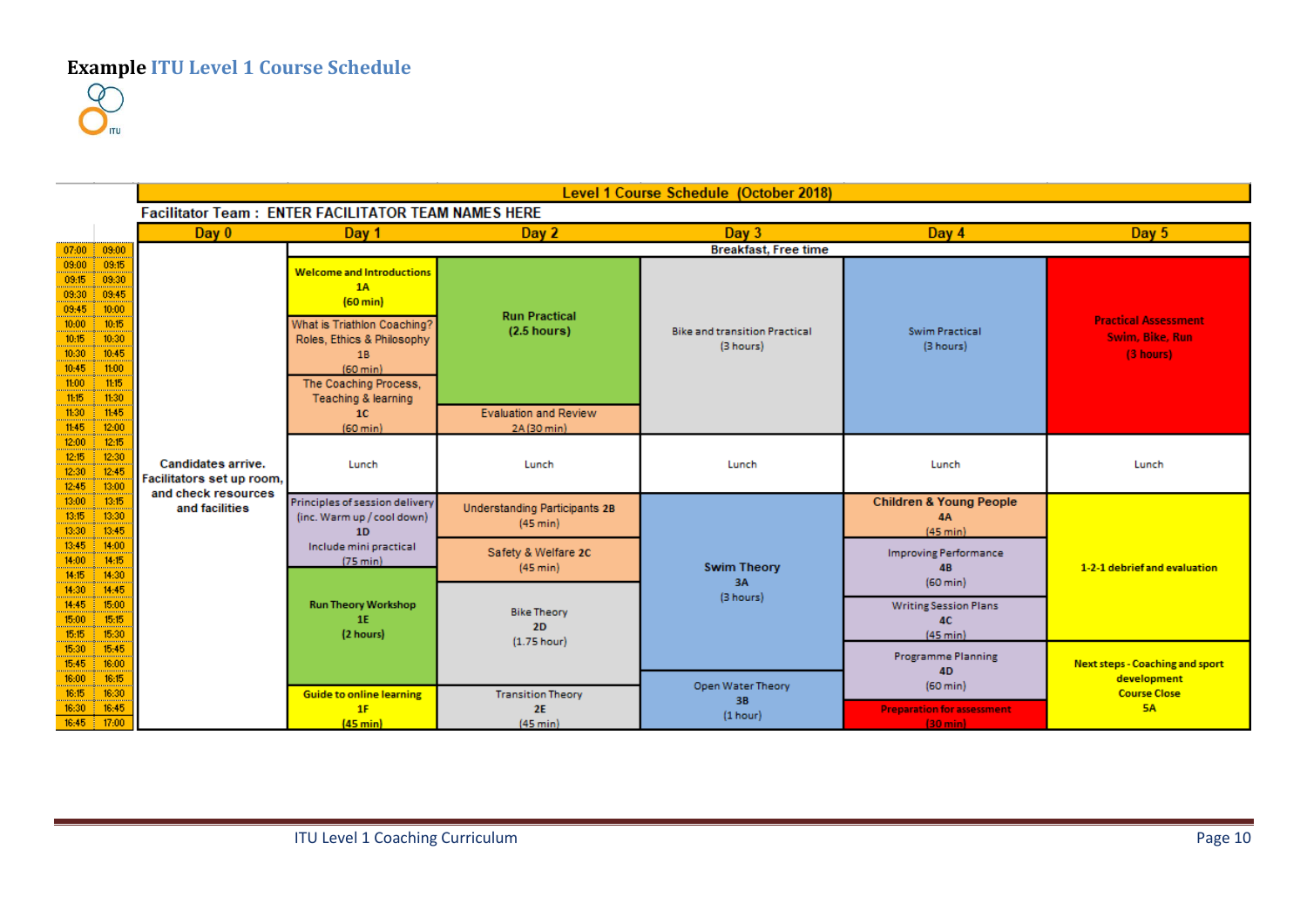

| Area                                             | <b>Topic</b>                                                              | <b>Knowledge &amp; Understanding</b>                                                                                                                                                                                                                                                                                                                                                                                                                                                                                                                                                                                                                                                                                                                                                                                                                                                                                                                                                                                                                                                                                                                                                                                                                                                                                      |
|--------------------------------------------------|---------------------------------------------------------------------------|---------------------------------------------------------------------------------------------------------------------------------------------------------------------------------------------------------------------------------------------------------------------------------------------------------------------------------------------------------------------------------------------------------------------------------------------------------------------------------------------------------------------------------------------------------------------------------------------------------------------------------------------------------------------------------------------------------------------------------------------------------------------------------------------------------------------------------------------------------------------------------------------------------------------------------------------------------------------------------------------------------------------------------------------------------------------------------------------------------------------------------------------------------------------------------------------------------------------------------------------------------------------------------------------------------------------------|
| <b>Coaching Context</b><br>Self<br>(the Coach) & | <b>Context</b>                                                            | What is Triathlon? covering event formats, history, racing structures & variations<br>What is triathlon coaching and where does it sit within the bigger picture of the development of triathlon.                                                                                                                                                                                                                                                                                                                                                                                                                                                                                                                                                                                                                                                                                                                                                                                                                                                                                                                                                                                                                                                                                                                         |
|                                                  | <b>Professional</b><br><b>Standards &amp; Ethical</b><br><b>Behaviour</b> | Coaching philosophy to include personal values, behaviours & attitudes<br>Roles of coach at this level<br>Understanding the Level 1 coach in the wider context of the ITU coach education pathway.<br>Responsibilities of coach (to include: motivation and enjoyment of the participants, promote good practice, duty of<br>care and welfare of participants, minimise risk and promote safe practice, identify participants' motives, improve<br>participants' performance, booking and obtaining equipment/facility, reporting injuries and illness, attendance/ non-<br>attendance of participants), plus teaching lifelong lessons - respect & opportunity, fair play & sportsmanship, trust &<br>teamwork, health & fitness, competition & success, fun & lifelong engagement<br>Open access and inclusive sessions; athlete-centred approach.<br><b>ITU Coaches Code of Professional Practice</b><br>Anti-doping regulation awareness of procedures for where to direct participants for more information<br>Coaches Presentation - individual appearance, dress and participant support.<br>Appropriate dress & equipment for the coach in each environment.<br>Equitable Practice & inclusive coaching<br>Understanding the environment and context in which they operate and what resources available/required. |
| (shape the environment)<br>$-Wino$<br>Planning   | <b>Understanding</b><br><b>Participants and</b><br><b>Others</b>          | Types of participant they may be required to coach<br>Principles and Structure of Youth Development Model in triathlon including:<br>Physical: male, female, child, youth, adult, veteran, paratriathletes, ability level, physical literacy, early vs. late<br>specialisation, medical conditions,<br>Psychological: reasons for taking up triathlon - identify participants' motives, their limitations & aspirations, learning<br>styles, stage of development and previous experience; goals.<br>Others - parents, guardians, other coaches, support staff (physio/ nutritionist / S&C etc.), facility staff.<br>Participants' individual needs - physical, medical, and disability, behavioural, emotional, social, educational, and<br>intellectual.                                                                                                                                                                                                                                                                                                                                                                                                                                                                                                                                                                |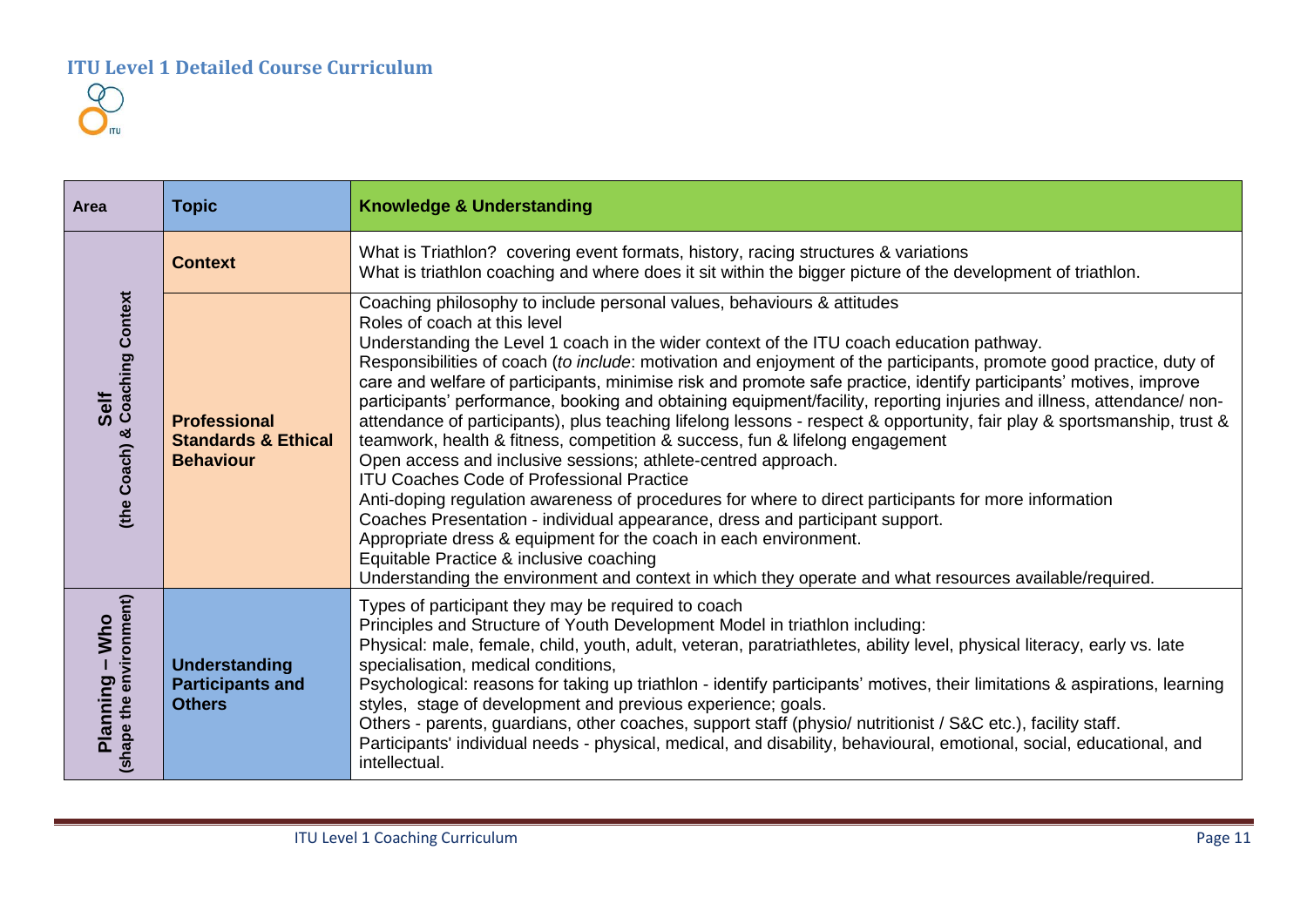

|                                           |                                                   | Methods to collect information - question and answer, written questions/form, discussion.                                                                                                                                                                                                                                                                                                                                                                                                                                                                                                                                                                                                                                                                                                                                                                                                                                                                                                                                                                                                                                                                                                                                                                                                                                                                                                                                                                                                                                                                                                                                                             |
|-------------------------------------------|---------------------------------------------------|-------------------------------------------------------------------------------------------------------------------------------------------------------------------------------------------------------------------------------------------------------------------------------------------------------------------------------------------------------------------------------------------------------------------------------------------------------------------------------------------------------------------------------------------------------------------------------------------------------------------------------------------------------------------------------------------------------------------------------------------------------------------------------------------------------------------------------------------------------------------------------------------------------------------------------------------------------------------------------------------------------------------------------------------------------------------------------------------------------------------------------------------------------------------------------------------------------------------------------------------------------------------------------------------------------------------------------------------------------------------------------------------------------------------------------------------------------------------------------------------------------------------------------------------------------------------------------------------------------------------------------------------------------|
|                                           |                                                   | Sources of information that a coach can use when planning and preparing coaching sessions.                                                                                                                                                                                                                                                                                                                                                                                                                                                                                                                                                                                                                                                                                                                                                                                                                                                                                                                                                                                                                                                                                                                                                                                                                                                                                                                                                                                                                                                                                                                                                            |
|                                           |                                                   | Handling personal Information - data protection (personal details, medical history), disclosure of information and                                                                                                                                                                                                                                                                                                                                                                                                                                                                                                                                                                                                                                                                                                                                                                                                                                                                                                                                                                                                                                                                                                                                                                                                                                                                                                                                                                                                                                                                                                                                    |
|                                           |                                                   | facts.                                                                                                                                                                                                                                                                                                                                                                                                                                                                                                                                                                                                                                                                                                                                                                                                                                                                                                                                                                                                                                                                                                                                                                                                                                                                                                                                                                                                                                                                                                                                                                                                                                                |
| Planning – How<br>(shape the environment) | <b>Participant Safety &amp;</b><br><b>Welfare</b> | Selecting Suitable Venues facilities; technical equipment; human resources; environmental conditions, booking and<br>obtaining equipment/facility.<br>Health and safety - National Federation's health and safety policies and procedures, normal operating procedures<br>and guidelines for equipment assembly/ disassembly, reporting faults to a responsible person, adequate and safe<br>storage; athlete welfare.<br>Producing and using risk assessment documentation and process. Risks - hazards - venue, surfaces, performance<br>area, equipment, participants and others, dress and clothing.<br>Dealing with accidents & injuries Role and behaviour of coach; identifying qualified assistance; offering comfort and<br>reassurance; using correct organisational procedures; data protection and issues of confidentiality.<br>Emergency Action Plans (EAPs) emergency exits, fire drills, assembly points, medical support procedures.<br>Appropriate dress & equipment of participants and others incl. safety, comfort and practicality; specialist dress and<br>equipment.<br>Protection of Children & Vulnerable Adults: common signs and indicators of abuse – physical, emotional, sexual,<br>neglect, bullying. NF specific Policies and procedures of dealing with and reporting abuse; full or partial disclosure;<br>relevant legislation reporting injuries and illness, attendance/ non-attendance of participants.<br>Contingency plan or amending a session plan based on risk<br>Reporting and recording accidents and injuries.<br>The importance of leaving the training environment clean and tidy for future users. |
| Planning - What (conduct<br>practices)    | <b>Session Delivery</b><br>content                | Introduction to the principles and practices of periodization and basic training programme design<br>Basic introduction to the principles of training science<br>Select and plan activities that will help participants achieve their aims for skill acquisition<br>Plan activities for each session that will motivate participants and achieve their stated goals, using basic session<br>plan templates.<br>Types of information needed to plan a session.<br>Types of resources the coach might need to deliver a session.<br>Content of sessions - required resources, aims and objectives, structure and content, timing and sequencing of<br>activities, technical content, selecting and sourcing suitable, venues, activities and practices, support required for<br>the delivery?<br>Creating basic session plans for coaching using ITU template                                                                                                                                                                                                                                                                                                                                                                                                                                                                                                                                                                                                                                                                                                                                                                                           |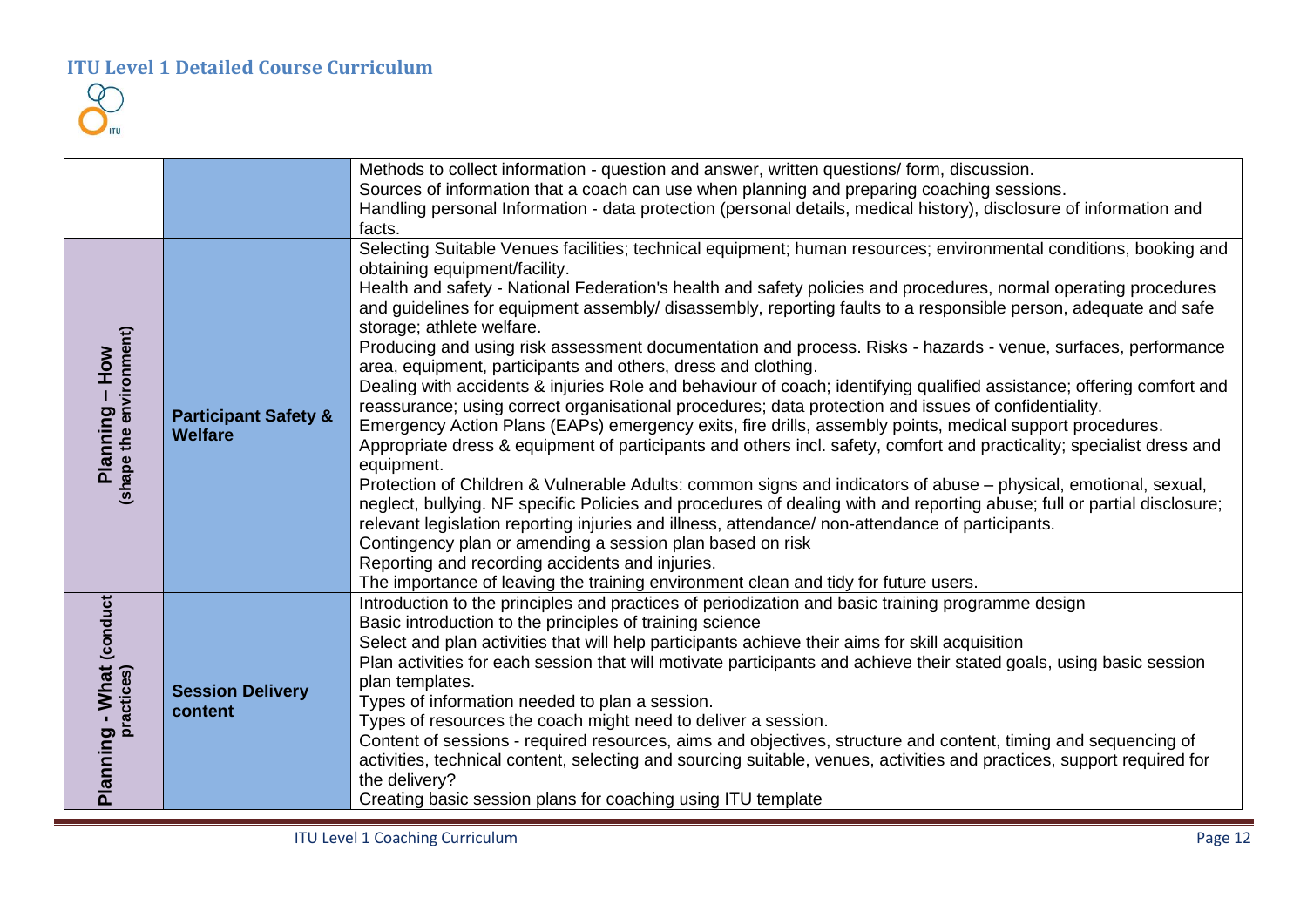| Delivery<br>(Shape the Environment/ Conduct Practices & Read & React) | <b>Assessing &amp;</b><br><b>Organising</b><br><b>Participants</b> | The process of starting a triathlon coaching session, delivery of safe and effective activities - for starting and<br>concluding sessions, punctuality and good time-keeping.<br>Assessing readiness to participate - things to ask & consider, assessing individual learning methods - kinaesthetic,<br>visual and auditory.<br>Timing of interactions, stopping participants, dispersing participants.<br>Managing behaviour - ground rules, sanctions, time outs, individual discussions, disagreements, positive<br>reinforcement<br>Organising & managing the group.<br>Methods readiness for participation – physical & mental.<br>Assessing participants' stage of learning; practice methods; observation of practice; positive and constructive<br>feedback.                                                                                                                                                                                                                                                                                                                                                                                                                                                                                                       |
|-----------------------------------------------------------------------|--------------------------------------------------------------------|-----------------------------------------------------------------------------------------------------------------------------------------------------------------------------------------------------------------------------------------------------------------------------------------------------------------------------------------------------------------------------------------------------------------------------------------------------------------------------------------------------------------------------------------------------------------------------------------------------------------------------------------------------------------------------------------------------------------------------------------------------------------------------------------------------------------------------------------------------------------------------------------------------------------------------------------------------------------------------------------------------------------------------------------------------------------------------------------------------------------------------------------------------------------------------------------------------------------------------------------------------------------------------|
|                                                                       | <b>Delivering Coaching</b><br><b>Activities</b>                    | Coaching & Teaching Skills: The process and considerations for planning a balance of activities and coaching<br>methods for each session that will motivate participants and achieve the planned goals, including skill development<br>and acquisition.<br>Balance of coaching styles - coach led vs. participant led vs. individual and group.<br>Understanding the range of coaching methods and selecting the most appropriate one for the group and activities.<br>The importance of planning realistic timings, technical sequences, pace and duration of sessions.<br>Delivering coaching sessions - appropriate and technically correct use of instruction, explanation, demonstration,<br>observation, analysis, discussion, feedback (timing, purpose, methods to be used, positive and constructive,<br>informative, two- way feedback) and questioning.<br>Consideration of non-verbal methods - body language, activity cards, new technologies, whiteboards, use of other<br>resources.<br>Using pre-prepared session plans, which need adapting to meet the needs of the group, where to potentially refer<br>any participant whose needs and potential you cannot meet to a competent person or agency.<br>How to summarise and conclude a coaching session. |
| (Learn & Reflect)<br><b>Evaluate</b>                                  | <b>Evaluation &amp; Review</b>                                     | How to review feedback from athletes & others, (closed & open) question and answer, group discussion, use of<br>previous evaluations, use of standard forms to record information; self-reflection.<br>What to review - participants' performance, effectiveness of activities, coaching styles, communication, use of<br>equipment and facilities, preparation for activities.                                                                                                                                                                                                                                                                                                                                                                                                                                                                                                                                                                                                                                                                                                                                                                                                                                                                                             |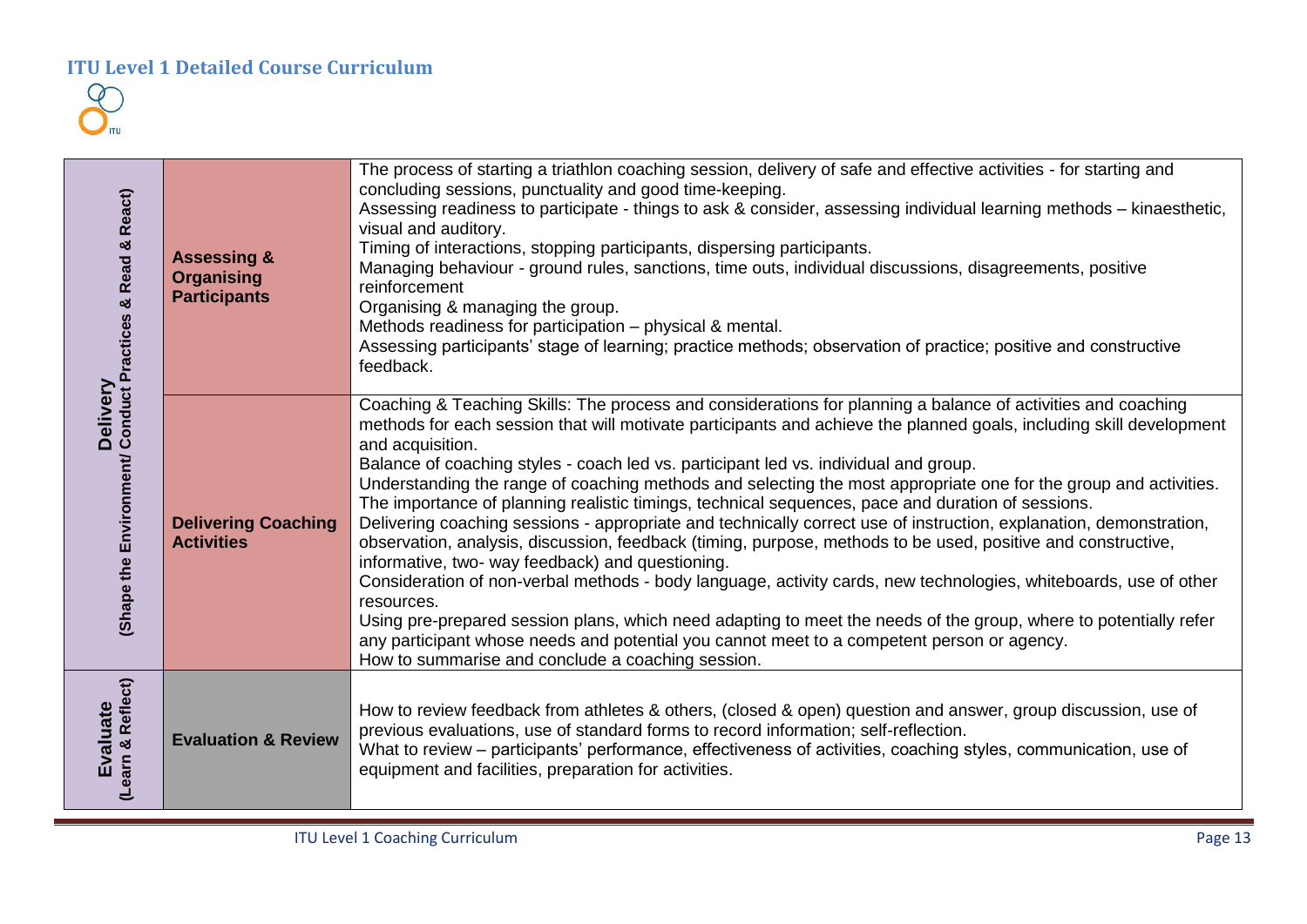